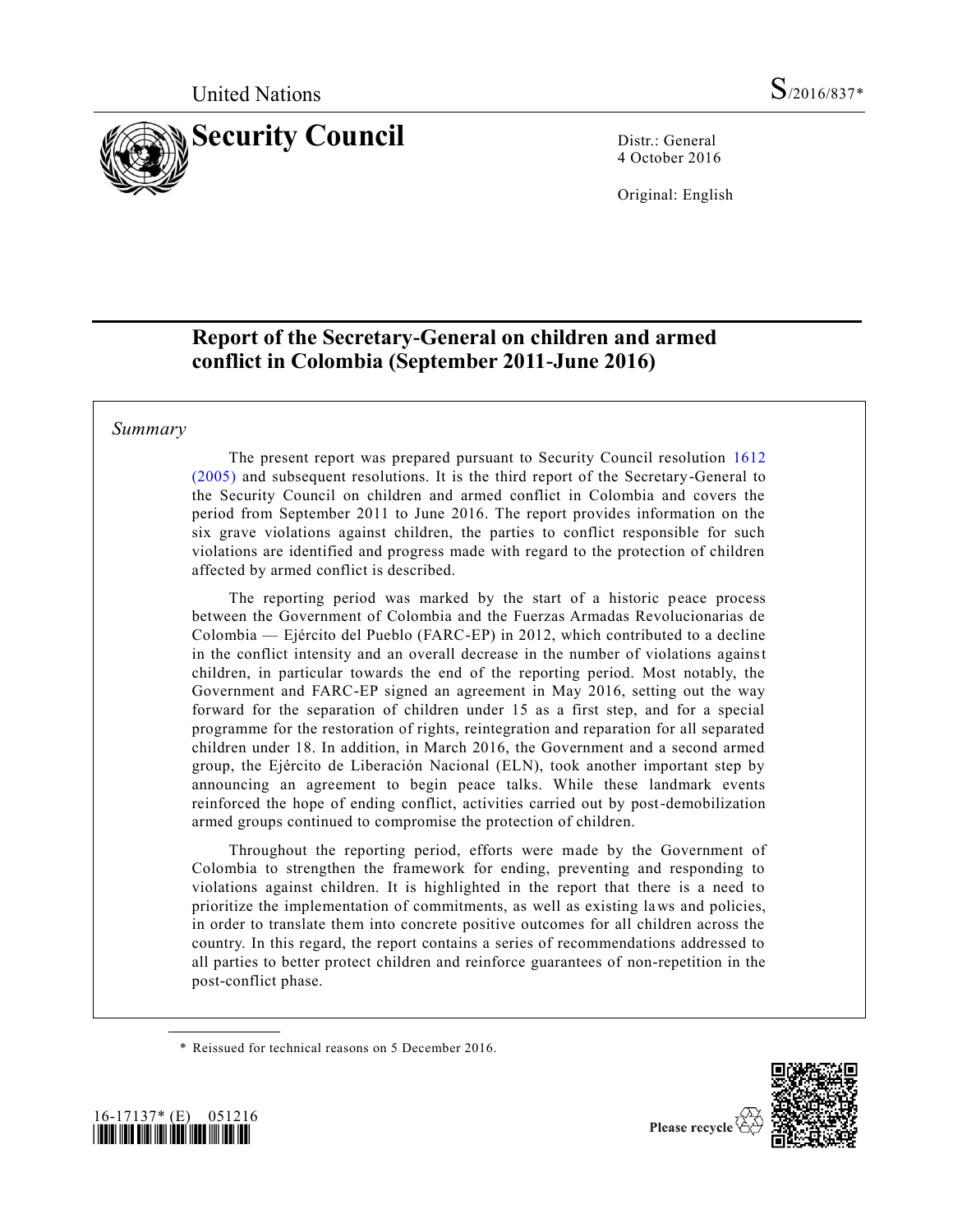# **I. Introduction**

1. The present report, which covers the period from September 2011 to June 2016, is submitted pursuant to Security Council resolution [1612 \(2005\)](http://undocs.org/S/RES/1612(2005)) and subsequent resolutions. It is my third report on the situation of children and armed conflict in Colombia and complements my two previous reports [\(S/2009/434](http://undocs.org/S/2009/434) and [S/2012/171\)](http://undocs.org/S/2012/171). The report highlights trends and patterns of violations committed against children in the context of the armed conflict in Colombia as well as progress made in ending and preventing such violations, in line with the conclusions and recommendations adopted by the Working Group of the Security Council on Children and Armed Conflict in 2010 and 2012 (see [S/AC.51/2010/3](http://undocs.org/S/AC.51/2010/3) and [S/AC.51/2012/4\)](http://undocs.org/S/AC.51/2012/4).

2. The situation in Colombia was brought to the attention of the Security Council in 2003 under Article 99 of the Charter of the United Nations in view of the impact of armed conflict on children. The Fuerzas Armadas Revolucionarias de Colombia — Ejército del Pueblo (FARC-EP), the Ejército de Liberación Nacional (ELN) and the paramilitary group Autodefensas Unidas de Colombia  $(AUC)^{1}$  were listed in 2003 for the recruitment and use of children for the first time in annex II of my annual report on children and armed conflict [\(A/58/546-S/2003/1053\)](http://undocs.org/A/58/546). In my most recent annual report  $(A/70/836-S/2016/360)$ , ELN and FARC-EP were again listed for the recruitment and use of children.

3. The information presented herein was gathered, documented and verified by the country task force on monitoring and reporting in Colombia established pursuant to Security Council resolution [1612 \(2005\).](http://undocs.org/S/RES/1612(2005))

# **II. Overview of political and security developments**

4. The reporting period was marked by an overall decline in conflict intensity<sup>2</sup> and by the start of historic peace talks between the Government of Colombia and FARC-EP in 2012 as well as the announcement of talks with ELN in 2016.

5. The peace talks between the Government of the President of Colombia, Juan Manuel Santos, and FARC-EP were launched in August 2012, with the support of Cuba and Norway as guarantors, and of Chile and Venezuela as accompanying countries. Despite sporadic crises that led to the temporary suspension of the talks on several occasions, the peace process with FARC-EP advanced significantly, particularly in the past two years. It included the adoption of partial agreements on rural development, political participation, eradication of illegal drug crops, key issues of victims and transitional justice as well as on end-of-conflict issues,

 $<sup>1</sup>$  AUC were delisted following their demobilization in 2005-2006. However, successor groups</sup> called post-demobilization groups emerged, sometimes led by former mid-level AUC leaders and composed of former paramilitary members. These groups employed similar techniques to those of AUC but differed in their levels of command and control structure.

<sup>2</sup> During the reporting period, the United Nations recorded an overall decrease in the number of armed actions and attacks against civilians. "Armed actions" are attacks on military facilities, blockade of roads and highways, illegal checkpoints, combats, ambush, crossfire, armed harassments and other armed attacks. "Attacks against civilians" include threats, attacks to civilians, forced disappearance, killing and maiming of civilians in armed actions, massacres, recruitment of children, kidnapping, sexual violence and torture.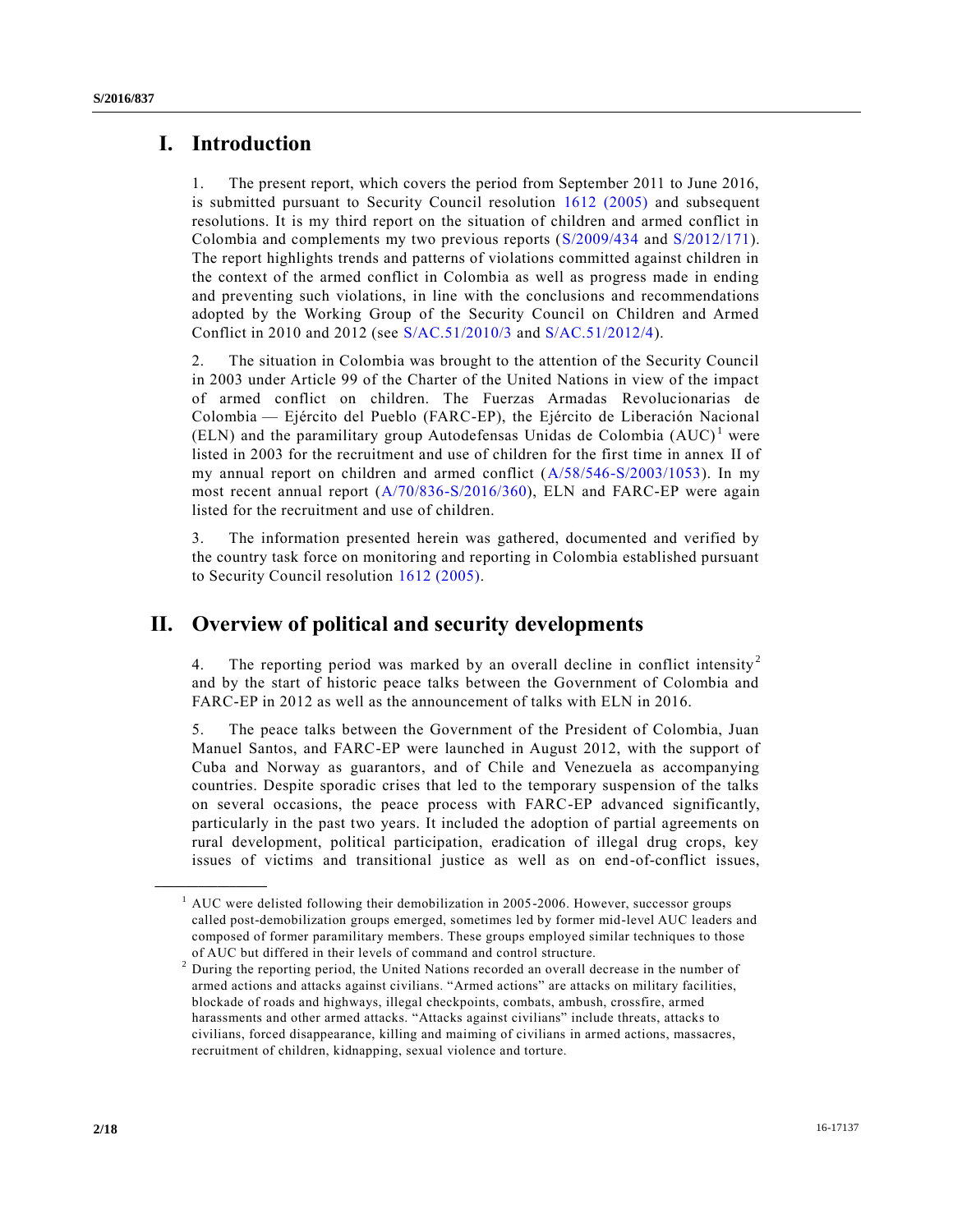including ceasefire and cessation of hostilities and the laying down of arms. In 2014, a subcommission on gender was established to review the agreements and ensure the inclusion of a gender perspective as a cross-cutting issue throughout the process.

6. In June 2014, President Santos was re-elected for a second four-year term, giving him a mandate to continue the peace process with FARC-EP. Nevertheless, the presidential campaign revealed strong polarization of society and scepticism about the peace process. To support the efforts towards peace, the United Na tions in Colombia developed an awareness-raising campaign to promote a culture of peace, "Respira paz" ("Breathe peace").

7. In another key political development in March 2016, the Government of Colombia and ELN announced an agreement to commence peace talks. The beginning of these talks, together with those nearing completion with FARC-EP, reinforced hopes of ending 52 years of conflict and achieving sustainable peace in Colombia.

8. Grave violations against children continued, often as a consequence of intermittent fighting between parties to conflict, as well as activities carried out by post-demobilization armed groups and other local armed groups related to the control of territory for drug trafficking, extortion, illegal mining, prostitution and human trafficking. Following the process of demobilization of paramilitary organizations carried out between 2003 and 2006, new armed groups composed of their former members were formed, affecting large portions of territory. As of mid-2016, the five main post-demobilization groups responsible for a large number of violations were: (a) Los Urabeños or Autodefensas Gaitanistas de Colombia (also referred to as Clan Úsuga); (b) Los Rastrojos; (c) Águilas Negras; (d) Los Paisas; and (e) El Ejército Revolucionario Popular Antiterrorista Colombiano (ERPAC).<sup>3</sup> ERPAC partially demobilized, leaving a remnant armed group called Libertadores del Vichada. Over the years, their structures have evolved to nullify strategies by the State to counter them, and the groups have built alliances with other armed groups or fought each other for territory. On 22 April 2016, the Ministry of Defence issued a directive authorizing military operations against post-demobilization groups reclassified as organized armed groups.

9. The protracted conflict triggered challenges to the effective implementation of State policies and equitable development in conflict-affected and isolated regions of Colombia.<sup>4</sup> Children of Afro-Colombian and indigenous origin living in rural areas were the most affected by the armed conflict. The complex humanitarian situation contributed to large-scale internal displacement throughout the reporting period,

<sup>&</sup>lt;sup>3</sup> See internal document produced by the Early Warning System of the Office of the Ombudsman, 2013. "*Defensoría del pueblo: Defensoría Delegada para la prevención de riesgo de violaciones a los derechos humanos y derecho internacional humanitario — sistema de alertas tempranas*".

<sup>&</sup>lt;sup>4</sup> In his 2014 report on the situation of human rights in Colombia, the United Nations High Commissioner for Human Rights noted that "State presence is unequal in different geographic areas and social strata, affecting the enjoyment of all human rights." "Basic access to health care and education are recognized rights under Colombian law, yet their distribution is skewed in favour of prosperous areas, when in fact those services are necessary to break down existing inequalities." "Until these inequalities are addressed, human rights challenges will continue to plague Colombia" (se[e A/HRC/28/3/Add.3,](http://undocs.org/A/HRC/28/3/Add.3) paras. 15, 16 and 17).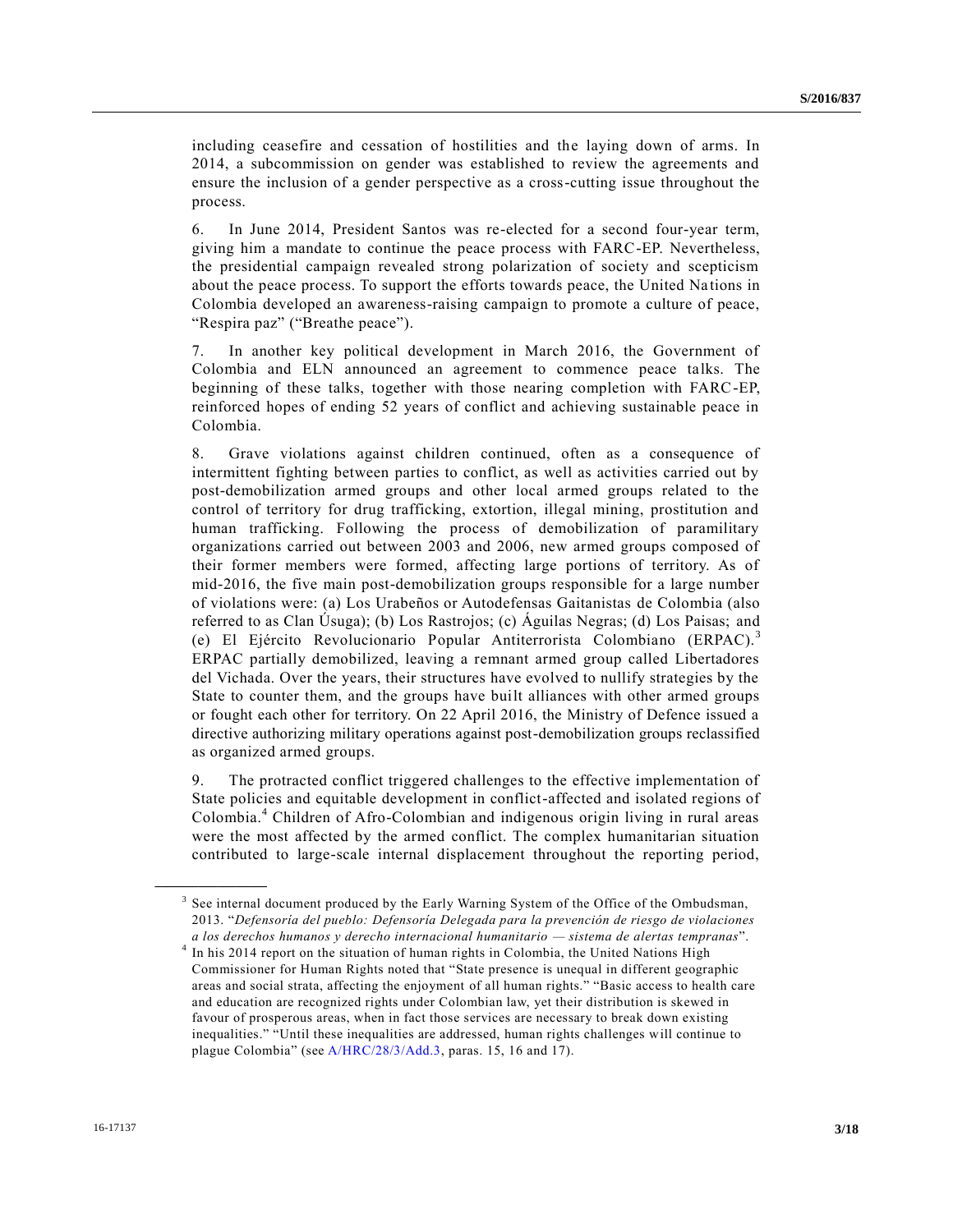although the peace negotiations between the Government and FARC-EP significantly improved the situation and helped reduce the number of displaced children by 40 per cent between 2013 and 2015. In addition, the unilateral ceasefire by FARC-EP, announced in July 2015, and subsequent de-escalation measures implemented by the parties, contributed to reducing the impact of violence on civilians, as well as displacement. Since mid-2015, the United Nations has not recorded any displacement in relation to hostilities by FARC-EP. Notwithstanding that progress, as of December 2015 there were still 5.8 million internally displa ced persons, of whom approximately 45 per cent were children. Finding durable solutions for them will be key to reconciliation and integration efforts.

10. The Government of Colombia has put in place an ambitious legal and institutional framework aimed at providing assistance and reparations to over 7 million victims of the armed conflict, of whom one in three is a child. Progress was made in the registration system for victims, the delivery of financial compensation and the right of victims to participate, which reflects the State's efforts through the Victim Assistance and Comprehensive Reparation Unit (Unidad para las Víctima — UARIV), created in 2012. The adoption of Law 1448 (2011) on victim and land restitution, the signing of which I witnessed on 13 June 2011, $<sup>5</sup>$  was</sup> of particular importance as it includes special provisions for child victims. Other legislative developments such as Law 1719 (2014) on access to justice for victims of sexual violence, in particular in the context of the armed conflict,<sup>6</sup> were adopted. With a view to improving the protection of populations displaced by the conflict, the Constitutional Court also issued ruling 119 of June 2013, allowing those forcibly displaced by violence, including by post-demobilization armed groups, to be included in the National Victims Register. As at 1 July 2016, UARIV had registered 283,251 victims, who became eligible for emergency assistance and reparations further to this ruling.

11. Political dialogue also led to important progress in relation to the recognition of the victims of armed conflict and their inclusion in the Government-FARC-EP talks in Havana. With the support of the United Nations in Colombia, five delegations of victims travelled to Havana in 2014, including two victims recruited by armed groups when they were 13 years of age, and one woman who was sexually abused by paramilitaries when she was 16. On these occasions, both the Government of Colombia and FARC-EP recognized the impact of the armed conflict on the civilian population, offering an opportunity to begin a peacebuilding and reconciliation process.

12. On 4 June 2015, the two parties announced that they had agreed on the establishment of a truth, coexistence and non-repetition commission. Shortly thereafter, on 23 September, President Santos and the FARC-EP leader, Rodrigo Londoño Echeverri, alias "Timochenko", publicly presented the main elements of an agreement on transitional justice that were subsequently developed and included in a comprehensive agreement on truth, justice, reparation and non-repetition for the victims of the conflict, reached on 15 December 2015.

<sup>&</sup>lt;sup>5</sup> Statement by the Secretary-General, "Secretary-General, at signing of Colombia's Victims' Rights and Land Restitution Bill, says 'real transforming effect on the ground must accompany new law'", available from www.un.org/press/en/2011/sgsm13634.doc.htm.

<sup>6</sup> See www.secretariasenado.gov.co/senado/basedoc/ley\_1719\_2014.html.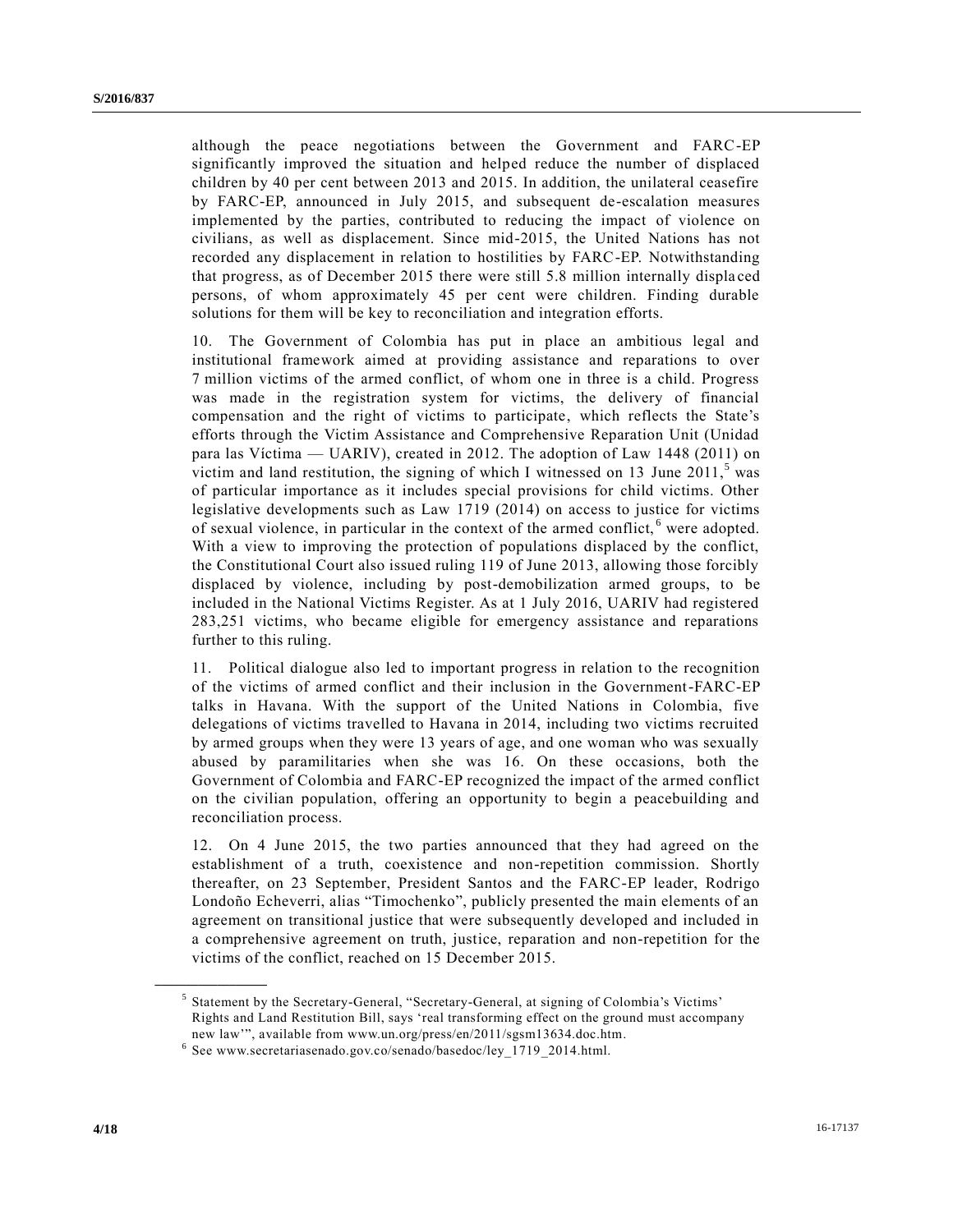13. The most significant development regarding the protection of children came in May 2016 in Havana when the Government of Colombia and FARC-EP announced an agreement on the separation of children under 15 years of age from FARC-EP, on the parties' commitment to develop a road map for the separation of all children as well as on a special comprehensive reintegration programme for these children.

14. The unilateral ceasefire announced by FARC-EP and the Government's announcement in July 2015 that it would suspend airstrikes were generally observed by the parties. This contributed to a decrease in the intensity of the conflict and the alleviation of suffering of children in the last year of the reporting period. On 19 January 2016, the parties jointly requested the involvement of the United Nations, to monitor and verify the laying down of arms as well as the ceasefire and cessation of hostilities as part of a tripartite mechanism (see [S/2016/53\)](http://undocs.org/S/2016/53). This request was unanimously endorsed by the Security Council in its resolution [2261 \(2016\)](http://undocs.org/S/RES/2261(2016)) on 25 January. On 23 June, I witnessed the signing of groundbreaking agreements on the bilateral and final ceasefire, the end of the hostilities and the laying down of arms, security guarantees<sup>7</sup> and an agreement on ratification. The United Nations special political mission will serve as the international component of the mechanism for monitoring and verification of the agreement on ceasefire, cessation of hostilities and laying down of arms. As the international component, the Mission will verify and report on the compliance with parties' commitments to end military confrontation and refrain from violations against the population in the areas of observation. The Mission will also be responsible for the verification of the laying down of arms.

15. On 24 August, the parties announced that they had concluded their negotiations and reached a final peace agreement, which was signed in Cartagena on 26 September, a ceremony in which I participated. Point 3 of the final peace agreement on the "end of conflict" emphasized that children associated with FARC-EP would be released and would benefit from special care and protection. In addition, point 6 on the implementation of the agreements included a provision to guarantee the best interest of children, as well as the primacy of their rights.

# **III. Grave violations against children**

16. The United Nations recorded 2,078 armed actions between November 2012 and December 2015. A downward trend was observed across the reporting period: 945 armed actions were recorded in 2012, while in 2015, the number of armed actions (533) decreased by 28 per cent as compared with 2013 and by 21 per cent as compared with 2014. The geographical scope of the conflict also reduced, with 29 out of 32 local government administered areas, or departments, affected in 2012

 $<sup>7</sup>$  Agreement on security guarantees and the fight against criminal organizations responsible for</sup> homicides and massacres or those who target human rights advocates, social or political movements, including the criminal organizations labelled as successors of paramilitarism and their support networks, and the prosecution of criminal acts that threaten the implementation of the agreements and the construction of peace (see joint communiqué #76, available from www.mesadeconversaciones.com.co/sites/default/files/comunicado-conjunto-76-version-ingles-1467304952.pdf, p. 6).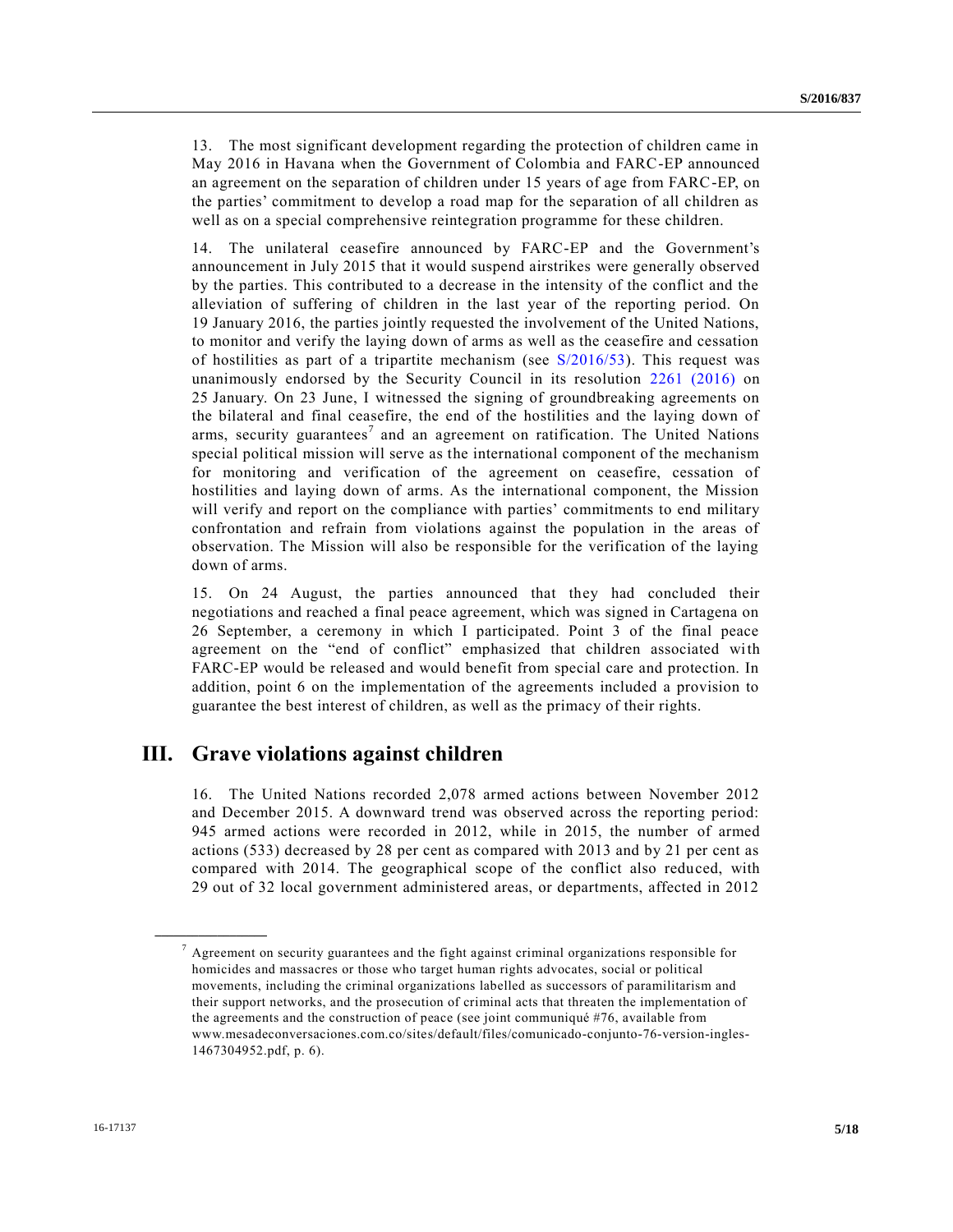compared with 20 departments affected during the second half of  $2015$ .<sup>8</sup> In this context, grave violations were perpetrated against children, although a significant decrease was recorded in the latter part of the reporting period, in particular with regard to the number of children killed or maimed.

# **A. Recruitment and use of children**

17. Data received by the United Nations indicates that recruitment and use of children was a violation repeatedly reported in Colombia. There was, however, a progressive annual reduction in verified cases. In February 2015, FARC-EP committed to end the recruitment of children under 17, and raised this minimum age to 18 in November 2015 during the visit of my Special Representative to Havana. As mentioned above, in an important development in May 2016, the Government of Colombia and FARC-EP announced an agreement on the separation and reintegration of children.

18. Documenting cases remained difficult owing to lack of access to armed groups for monitoring purposes, with the majority of cases verified following the separation of children after recovery by the Colombian Armed Forces, or their release to humanitarian organizations or protection institutions. A total of 1,556 cases of recruitment and use of children were verified by the United Nations in 29 departments of the country, with some as young as eight years old. Over the past five years, 30 per cent of the children registered and separated from armed groups were girls and the average age of recruitment for girls (13.4 years of age) is lower than that for boys (14.1 years of age).

19. Most verified cases were attributed to FARC-EP. Recruitment by FARC-EP and other groups such as ELN mainly affected indigenous and Afro-Colombian communities in rural areas, while post-demobilization groups and other local armed groups frequently recruited and used children in marginalized urban areas and in strategic rural zones to take control of drug and weapon trafficking. Children associated with armed groups were reportedly lured into joining the groups through promises of food, money, protection or other support and benefits for their families. It was highlighted in the December 2014 report of the Office of the Ombudsman on recruitment of children that those from indigenous and Afro-Colombian communities lived in situations of extreme vulnerability and continued to be highly exposed to conflict-related abuses. In March 2014, indigenous authorities in Panama also reported cross-border recruitment of children by FARC-EP.

20. In some instances, children recruited by armed groups were forced to commit serious crimes. For example, a child who had been recruited by FARC-EP in Antioquia at the age of 12 told the Office of the Ombudsman in 2013 that he had been forced to kill and torture several of his friends.<sup>9</sup> The recruitment and use of

<sup>8</sup> Data from the Office for the Coordination of Humanitarian Affairs, Colombia, 1 November 2012 - 31 December 2015 (Tendencias humanitarias y paz — Colombia, noviembre 2012-diciembre 2015), available from www.humanitarianresponse.info/es/system/files/documents/files/160503\_ tendencias\_humanitarias\_2016\_vff.pdf.

<sup>9</sup> See report of the Office of the Ombudsman of March 2014 ("Informe trabajo de campo Antioquia, 2013"), Child recruitment prevention — analysis of the public policy with an ethnic focus, p. 29.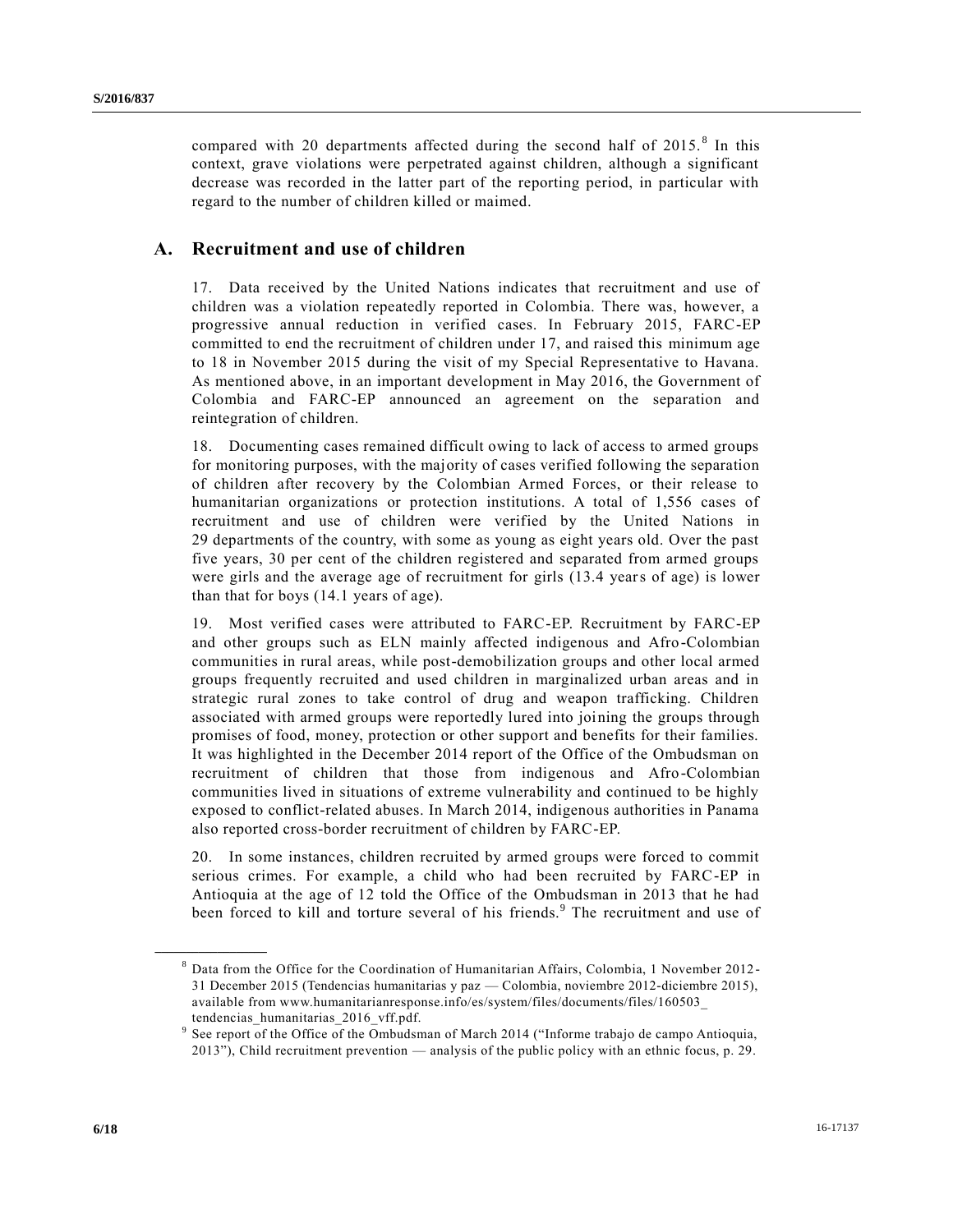children to commit serious crimes in their own communities created additional reintegration challenges.

21. An increasing number of cases of recruitment and use by the five main postdemobilization groups and other local armed groups, such as La Empresa and Los Machos, were reported. According to the Early Warning System of the Office of the Ombudsman, these groups were present in approximately half of the departments and were responsible for grave violations against children in cities such as Buenaventura, Cúcuta, Medellín and Tumaco in 2015. In the first half of 2016, risks of recruitment by these groups continued to be observed in Bolívar, Chocó, Meta, Guaviare and Córdoba, as well as in Norte de Santander. Threats and attempts at recruitment were reported in Bolívar, Risaralda, Casanare, Amazonas and Guaviare, with 7 incidents in the first half of 2016, compared with 18 in the second half of 2015.

22. Along with other grave violations, the recruitment and use of children continued to be a contributing factor in displacement throughout the reporting period as families fled to protect their children. In this regard, between September 2011 and June 2016, the Early Warning System of the Office of the Ombudsman<sup>10</sup> issued at least 105 alerts on the risk of recruitment in 30 departments, with a peak of 46 alerts in 2013. This dropped to 18 alerts in 2014 and 2015.

23. Another concern is the use of children for intelligence-gathering purposes by the Colombian armed forces. Law 1098 (2006) on Childhood and Adolescence, in article 41, paragraph 29, states that the armed forces must abstain from using children in military activities, psychological operations, civil-military campaigns and similar activities. Article 176 of the same law explicitly prohibits interviews with and the use of children formerly associated with armed groups in intelligence activities by security forces. The national Criminal Code and directives of the Ministry of National Defence (D.15/2007; D.30743/2007; D.048/2008; D.7169/2008) also prohibit this practice. However, in March 2015, during the "Toma Masiva de Urabá" military operation in Antioquia, members of the Colombian Armed Forces allegedly offered money to children to obtain information on the presence of a commander of a non-State armed group. In May 2014, FARC-EP announced that they had released three girls allegedly recruited by the Colombian Armed Forces who had infiltrated their ranks as spies. In a similar case in February 2015, in Valle del Cauca, FARC-EP also handed over to the International Committee of the Red Cross (ICRC) two indigenous children who had allegedly infiltrated their ranks on behalf of the Colombian Armed Forces.

24. During the reporting period, at least 22 civilian-military activities were also reported in communities, including inside schools. In areas where armed actors are present, these social, development, cultural and/or sporting activities carried out by the Colombian Armed Forces put children at risk of retaliation solely for interacting with them. In addition, although the Intersectoral Commission for the prevention of

<sup>&</sup>lt;sup>10</sup> The Early Warning System of the Office of the Ombudsman in Colombia was designed to prevent grave and systematic violations of human rights and international humanitarian law. Its main purpose is to prevent grave violations through analysis of the conflict at the local and regional levels, anticipation of threats, alerts and recommendations to relevant authorities and implementation of protective measures.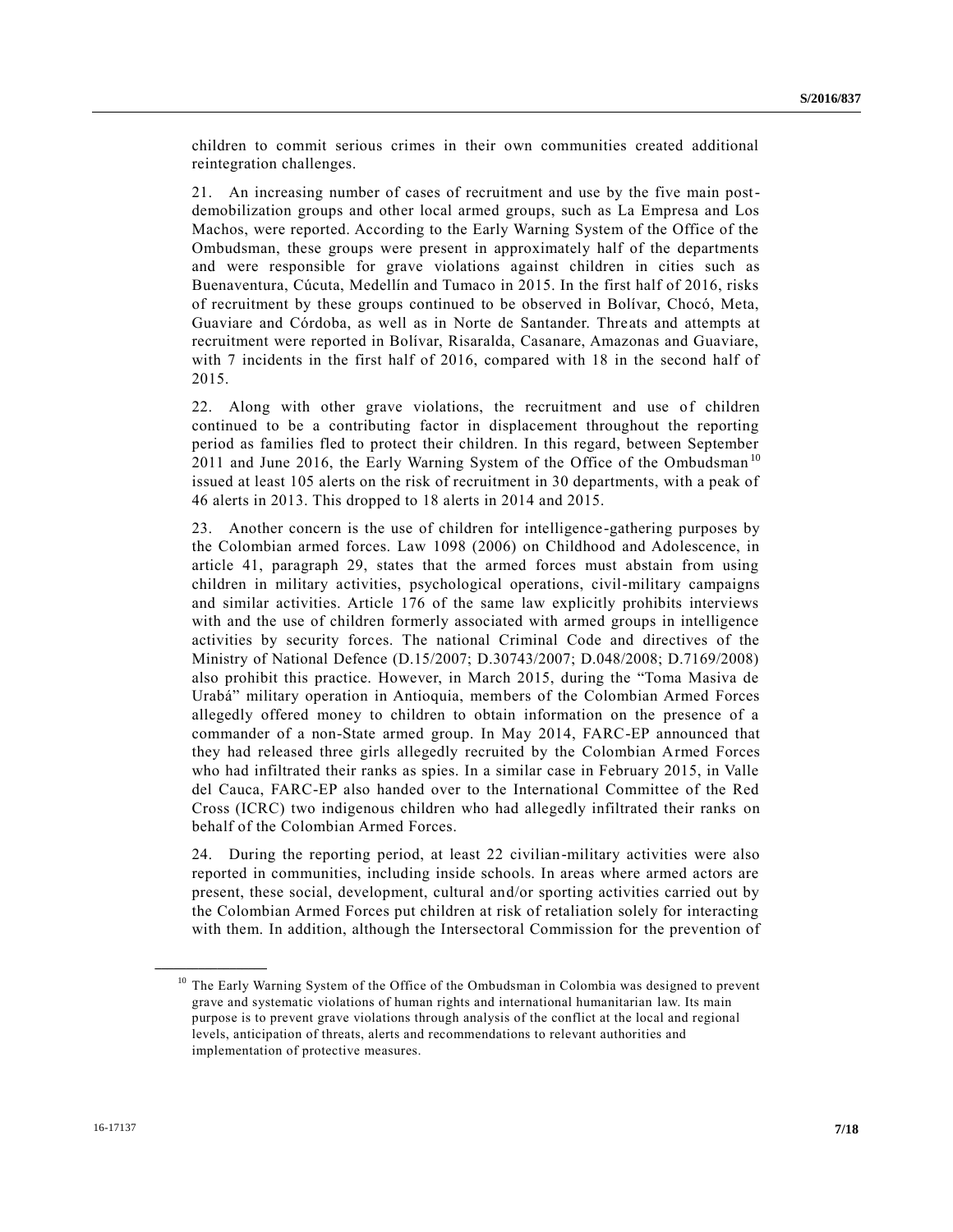recruitment and use of children by non-State armed groups is the entity in charge of coordinating prevention efforts, campaigns carried out by the Ministry of Defence to prevent recruitment by armed groups raised concerns over the risks of the use of children for intelligence gathering. In its concluding observations of 6 March 2015 (CRC/C/COL/CO/4-5), the Committee on the Rights of the Child urged Colombia to "enforce the existing institutional directives aimed at protecting children's rights, particularly the directives ordering the suspension of all civilian-military activities involving children, which should include those conducted by the police, and prohibiting the use of children for military intelligence gathering".

## **B. Killing and maiming of children**

25. Children in Colombia continued to be killed and maimed as a result of armed actions in crossfire, combat, indiscriminate attacks and by landmines and unexploded ordnance. Between September 2011 and June 2016, the United Nations verified 117 cases of children killed and 147 cases of children injured. National figures for the period January 2012 to June 2016 are significantly higher because the 4,523 children registered by the Victim Assistance and Comprehensive Reparation Unit (UARIV) include relatives of victims of homicides, considered as indirect victims of the conflict. UARIV also registered 68 cases of children who were victims of torture and other ill treatment during the same period.

26. In the early part of the reporting period, children were often killed or wounded in indiscriminate attacks or in combat. For example, in 2012, 37 FARC-EP members, including eight children aged between 14 and 16 years of age, were killed in an attack by the Colombian Armed Forces on their camp in Meta. In a similar instance in 2012, five children associated with ELN were seriously injured during an operation in Bolivar. In 2013, young children were seriously injured or killed in bomb attacks by FARC-EP and ELN targeting local police. Children were also killed and maimed in crossfire. For example, in Valle del Cauca, in February 2012, a four-year-old boy died in crossfire between FARC-EP and the police. In August 2013, in Putumayo, one boy aged 14 was killed in crossfire between FARC-EP and the Colombian Armed Forces.

27. In the second half of the reporting period, there was a significant reduction in child casualties. The primary cause of child casualties during this period was landmines. Although the use of landmines is prohibited, armed groups have used them and Colombia has the second largest number of child victims of landmines in the world. National figures from the Directorate for Comprehensive Action against Antipersonnel Mines (Dirección para la Acción Integral contra Minas Antipersonal) indicated that at least 188 children (136 boys, 52 girls) had been maimed and 41 (35 boys, 6 girls) killed by antipersonnel mines and unexploded ordnance between September 2011 and December 2015. While many accidents go unreported, there was a significant decrease in the total number of documented civilian victims of antipersonnel mines and unexploded ordnance from 2012, in particular as a result of demining and mine awareness education campaigns. In 2014-2015, authorities registered a 66 per cent reduction in the number of incidents as compared with 2012-2013. However, the proportion of children killed or injured in those incidents increased from 30 per cent of all civilian victims in 2013 to 45 per cent in 2015.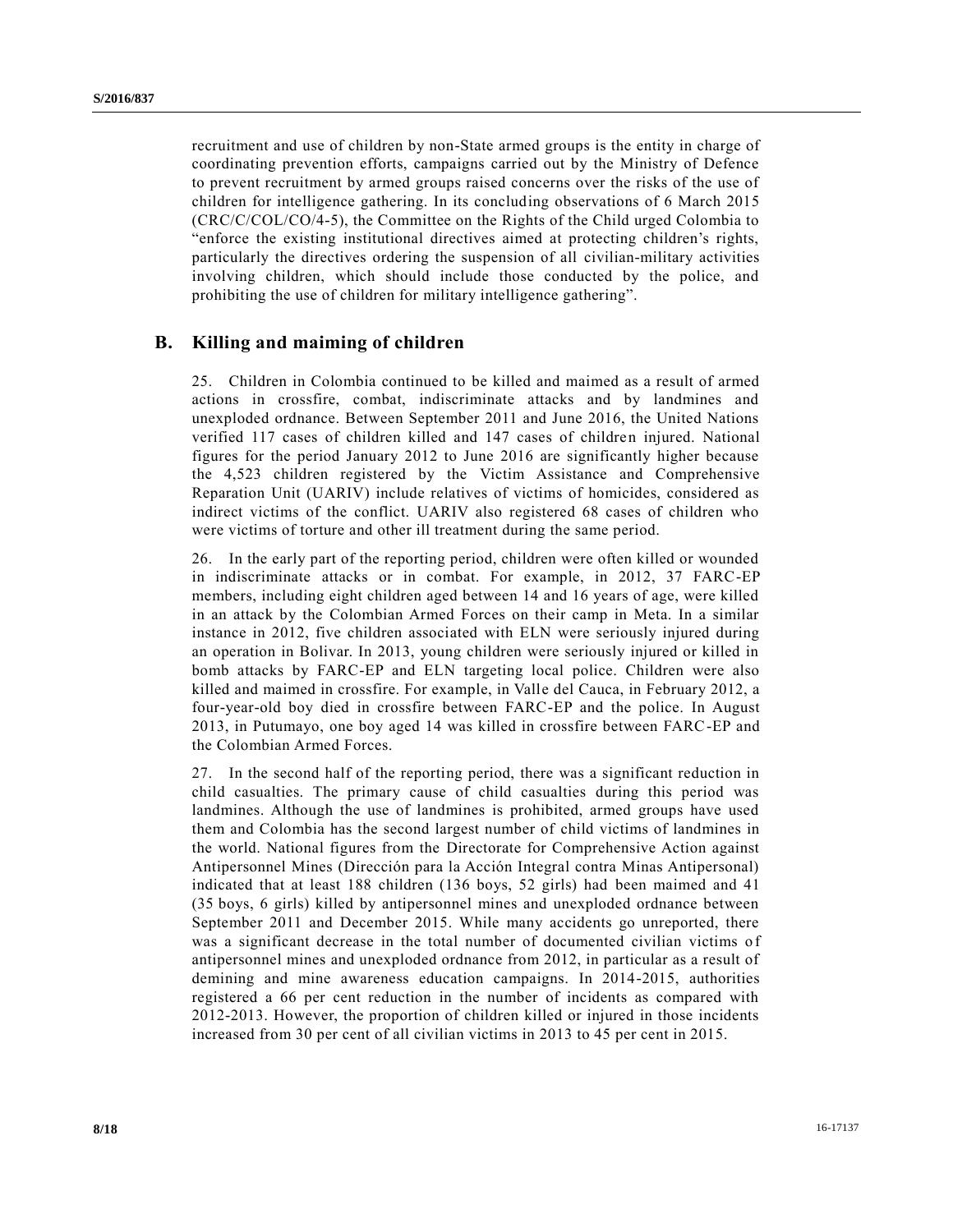28. Ongoing verified cases of children killed or maimed by antipersonnel mines and unexploded ordnance near or within schools were a particular concern. For example, in February 2013, a 17-year-old girl died and two others aged 15 and 17 were injured as a result of a landmine explosion near their school in Antioquia. In May 2014, two children were wounded by an explosive device that they had found near their school in Putumayo. In November 2015, a 15-year-old girl was wounded by a landmine detonation outside her school in Antioquia.

29. Targeted killing and maiming of children by post-demobilization armed groups was recorded. In April 2012, eight girls between 14 and 15 years old were attacked in Nariño by Los Rastrojos, who accused them of being friends with the United States armed forces deployed in the country. One of the girls died, another was wounded and the six others were forcibly displaced. In March 2015, a 15-year-old girl who had been sexually exploited by Las Autodefensas Gaitanistas de Colombia was murdered by the group in Antioquia as the Colombian Armed Forces attempted an operation to rescue her. Also in Antioquia, in August 2015, a 16-year-old boy who participated in a "civic police" programme run by the national police was executed by Las Autodefensas Gaitanistas de Colombia.

30. According to information from the Office of the Attorney General, extrajudicial executions by the Colombian Armed Forces, including those committed against children, decreased significantly, from 43 cases in 2007 to 1 in 2012. A case was also reported by the United Nations in 2014, when a 17-year-old girl was allegedly executed by the Colombian Armed Forces during a military operation against FARC-EP in Antioquia. At the time of writing, an investigation by the Office of the Attorney in Tierralta, Cordoba, was ongoing.

### **C. Rape and other forms of sexual violence against children**

31. The armed conflict has put children at increased risk of sexual violence and, as in other contexts of armed conflict, sexual violence against children remains significantly underreported. Given the constraints for victims regarding rep orting violations and access to services, during the reporting period, the United Nations was able to verify only 23 cases of children who were victims of sexual violence, by Colombian Armed Forces (8), Autodefensas Gaitanistas de Colombia (6), FARC-EP (4), ELN (1), Aguilas Negras (1) and by non-identified armed group (3).

32. Girls associated with armed groups were particularly vulnerable. For example, in April 2013, a girl aged 13 was sexually abused by a FARC-EP leader in Putumayo, which resulted in her becoming pregnant. In April 2014, three persons were allegedly in detention in Bolivar on charges of selling girls to armed groups, including ELN, for sexual purposes. Sexual violence against children by postdemobilization and local armed groups continued in territories where they are present. These groups also used sexual violence or threats of sexual violence against children of human rights defenders or community leaders as a method of intimidation and control.

33. In addition, cases of sexual exploitation of girls as young as 12 years old by post-demobilization groups were documented in each year of the reporting period, in particular in gold-mining areas controlled by armed groups, as highlighted in my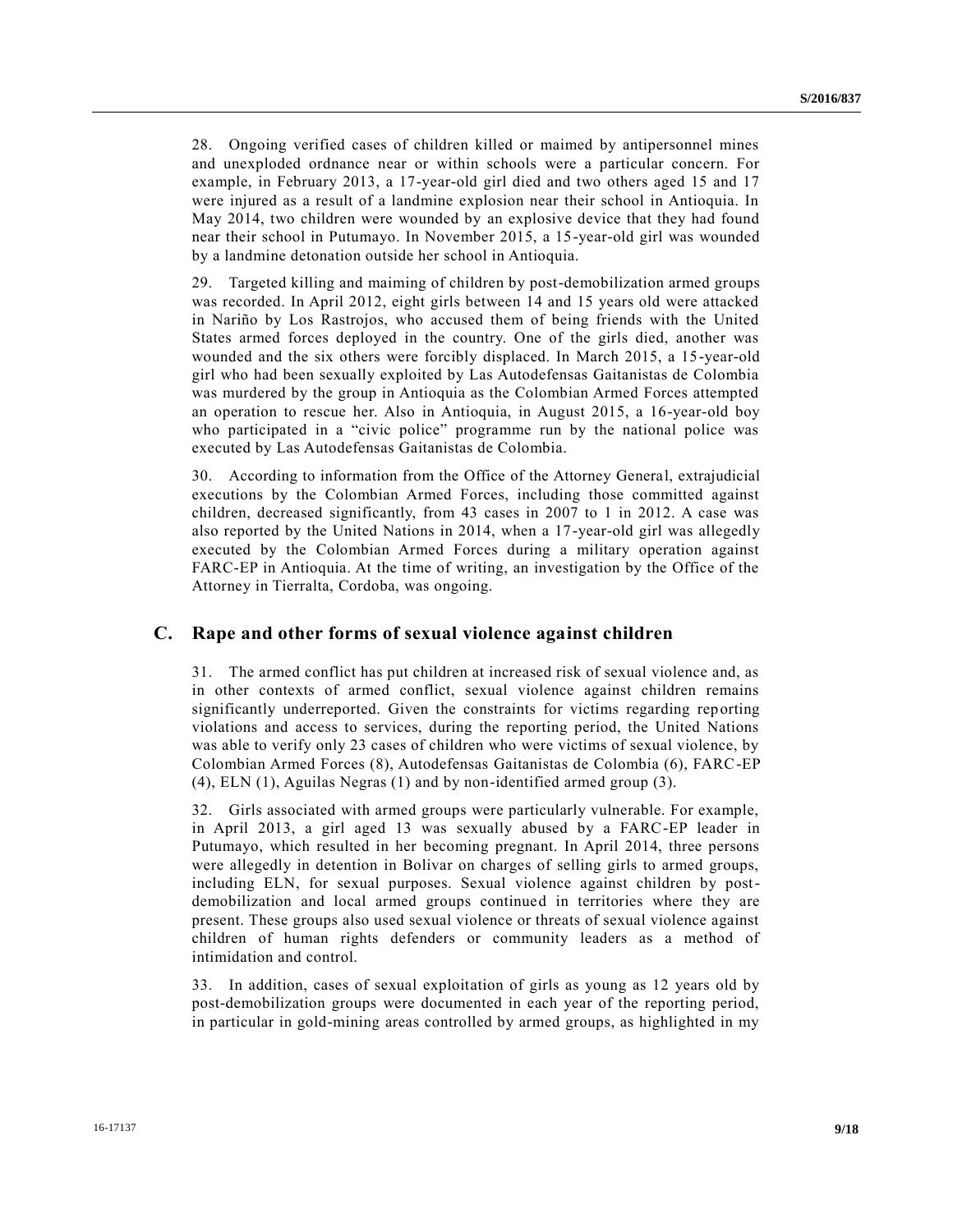latest reports to the Security Council on conflict-related sexual violence [\(S/2015/203](http://undocs.org/S/2015/203) and [S/2016/361\)](http://undocs.org/S/2016/361).

34. Cases of sexual violence by members of the Colombian Armed Forces and the police were also reported, in particular during 2012. Since late 2015, progress has been made in the fight against impunity. For example, a member of the Colombian Armed Forces was arrested for raping a 12-year-old girl in Meta in 2012 and another was sentenced to 14 years' imprisonment for raping a 14-year-old girl in 2012 in Cundinamarca. Ministry of Defence Directive No. 11 (2010) regarding prevention of sexual violence has also been reviewed to ensure compliance with the "zero tolerance" policy against sexual violence in the armed forces.

## **D. Attacks on schools and hospitals**

35. Attacks on schools and hospitals by armed groups and Colombian Armed Forces were verified in several departments of the country, mostly in rural areas, with a downward trend throughout the reporting period. Despite specific provisions of the Colombian Penal Code that criminalize attacks on and use of civilian objects, including educational institutions, there is a lack of accountability for violations.

36. During the reporting period, schools were damaged in crossfire, bombing, and incidents involving landmines and explosive remnants of war. In many cases, explosive devices were placed near schools or within school facilities, because of their proximity with targets such as police stations and military bases, or because of the military use of the school facilities by armed forces or armed groups. In January 2013, a bomb was detonated in a boarding school in Caquetá; children were not present at the time of the incident because FARC-EP had informed the community before the explosion. In some cases, the explosive devices were deactivated by the Colombian Armed Forces, such as in Cauca in February and November 2014, in Caquetá in April 2015, in Meta in October 2015 or in Tolima in February 2016. In other cases, explosions or crossfire resulted in damage or destruction of the schools. For example, in June 2012, more than 700 students in Nariño had their classes interrupted because their school was destroyed in an attack by FARC-EP against a police station located nearby. In August 2014, a school was also damaged in a grenade attack by FARC-EP against a police station in Nariño. In February 2016, a school in Antioquia was caught in crossfire between FARC-EP and ELN and terrified children sought refuge under their desks.

37. Additionally, there were 54 allegations of teachers being killed (13) or threatened (41), mostly by post-demobilization armed groups. In some cases, teachers were reportedly threatened or killed because of their involvement in activities to prevent drug trafficking or child recruitment. Threats to medical personnel and restrictions on the delivery of health services were also reported. During the period January 2011 to July 2016, ICRC documented at least 985 cases of obstruction to health-care activities, such as threats and attacks against health personnel, facilities or medical transportation.

38. The military use of a school by an armed force or group can compromise its civilian status and increase its vulnerability to attacks by opposing parties. The presence of military or other armed persons also leads to an increased risk of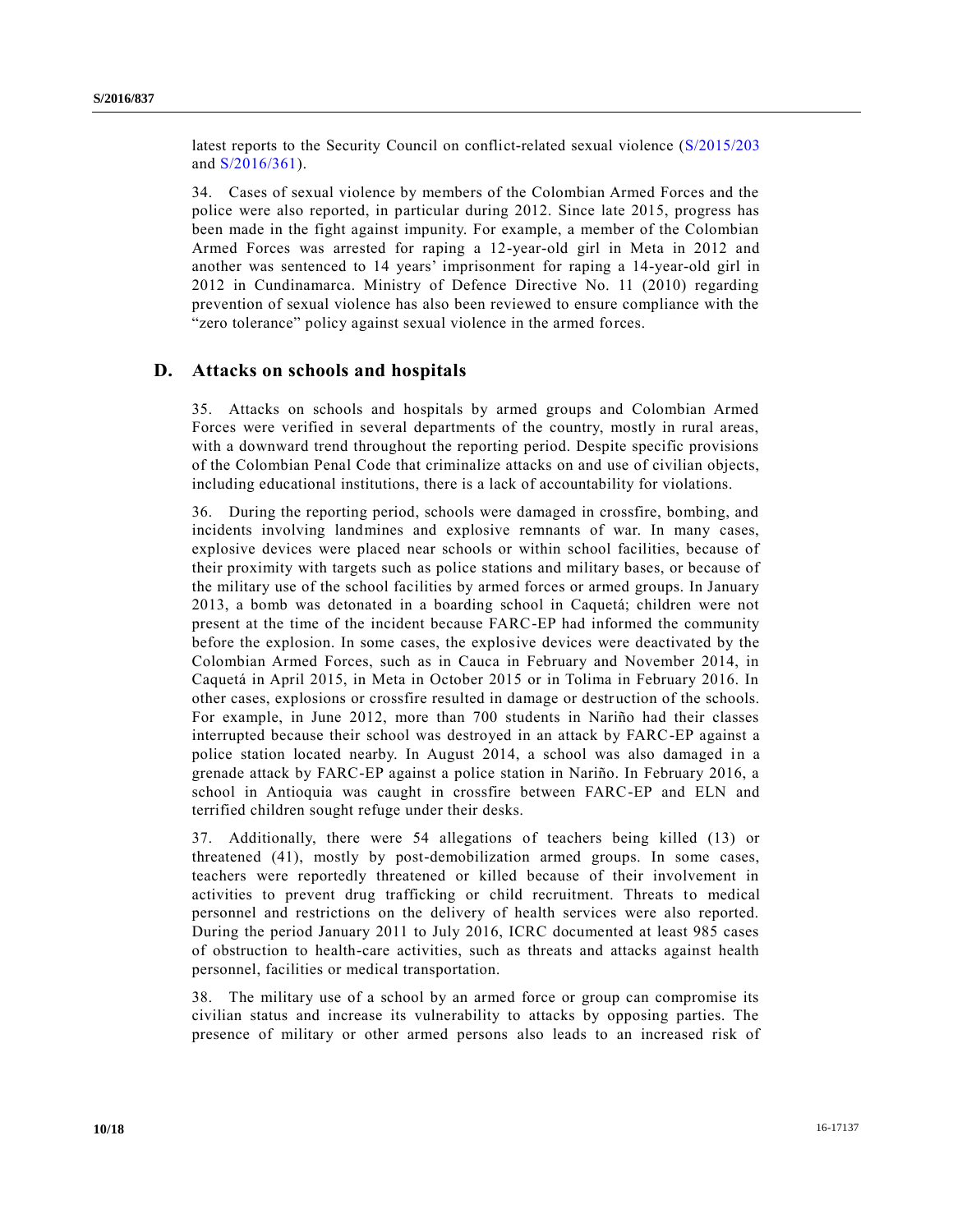recruitment and use and sexual violence by armed actors operating inside or around schools. It can also increase student drop-out rates and decrease attendance as parents fear sending children to school. Although Colombia is one of a small number of countries in the world to have explicit restrictions on the use of educational buildings by armed forces, cases of military use of schools by the Colombian Armed Forces were verified during the reporting period, with the most recent case reported in October 2015. In February 2013 in Putumayo, the Colombian Armed Forces used a school as a military base for several days. As a consequence, some parents reportedly stopped sending their children to the school. In February 2015, another school in Cauca was used by the Colombian Armed Forces during combat. Armed groups also used schools to store weapons. In March 2015, the Colombian Armed Forces deactivated several explosive devices stored in a school by FARC-EP in Putumayo. In some other cases, schools used by armed groups were damaged during confrontations with the Colombian Armed Forces. For example, in April 2013, a school used by FARC-EP as shelter was damaged during crossfire with the Colombian Armed Forces in Arauca. In remote areas, this is particularly problematic as it can take months or years for a community to rebuild destroyed schools.

### **E. Abductions**

39. During the reporting period, the country task force on monitoring and reporting documented six cases of abduction of children and was able to verify three of them. For example, in May 2012, a 14-year-old boy was abducted and later killed by FARC-EP. In August 2014, in Antioquia, ELN abducted a 13-year-old girl and her father; the girl was released hours later. According to UARIV, between January 2012 and December 2015, 77 children (36 girls and 41 boys) were registered as conflict-related victims of abduction. Despite the low numbers of verified instances of child abduction, recently separated members of armed groups have given accounts of their abduction as children and noted that their families did not report incidents owing to fear of reprisal.

40. On 17 October 2015, the delegations of FARC-EP and of the Government to the peace talks reached an agreement on missing persons, including "immediate humanitarian measures for the search, location, identification and dignified return of the remains of persons given to be disappeared" by the armed conflict. In this process, it is also important that cases in which children were involved are prioritized.

### **F. Denial of humanitarian access**

41. Confinement and restrictions on mobility imposed by armed groups had a significant humanitarian impact on children. In July 2014, for example, Los Urabeños confined more than 3,200 people in the Bolívar department for several weeks by implementing strict movement controls, including restrictions on humanitarian organizations and State assistance providers.

42. FARC-EP and ELN also prohibited the free circulation of goods and persons, which resulted in various municipalities lacking access to humanitarian assistance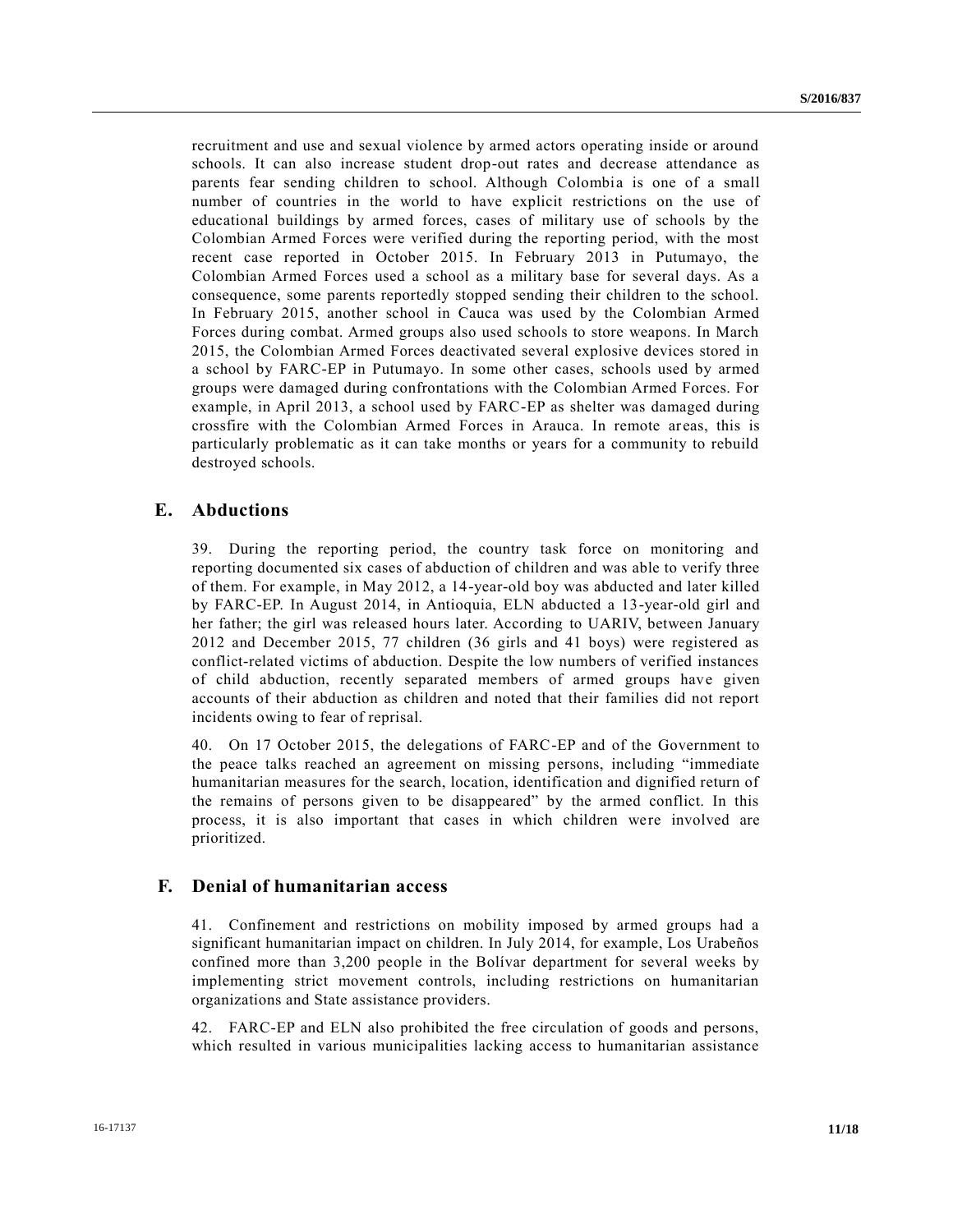and basic services. For example, in February 2013, FARC-EP forbade all transportation (persons and goods) for one week in at least four municipalities in Chocó. In February 2014, in Cauca, a humanitarian mission was shot at by unidentified armed men and three members of the mission were wounded.

# **IV. Follow-up to the Secretary-General's recommendations and programmatic response**

## **A. Response and follow-up to conclusions**

43. Strengthening the response to violations against children and prevention policies will be important for sustainable peace in Colombia. Over the reporting period, actions were taken to reinforce institutional coordination to prevent and respond to recruitment and use of children, prevent incidents involving antipersonnel mines and unexploded ordnance, and address the consequences of forced displacement and sexual violence in conflict. While significant improvements have resulted from these efforts, application has not been consistent in all parts of the country and implementation gaps persist, mainly in rural and isolated areas.

### **Recruitment prevention**

44. The Government has developed a public policy framework for the prevention of child recruitment by armed groups. In July 2010, the Government initiated the implementation of CONPES  $3673$ ,<sup>11</sup> detailing the State strategy for preventing child recruitment and use by armed groups and providing guidance for the allocation and distribution of public resources for prevention programmes from 2010 to 2014.

45. In the light of the finalization of the implementation of CONPES 3673 and of the March 2015 evaluation thereof, further efforts are required to ensure effective coordination and follow-up between national and local levels, and adequate follow-up is needed to ensure that policy objectives are fully met. In addition, the implementation of road maps and prevention plans faced financial and security challenges, undermining the effectiveness of local response to child recruitment. In the context of the adoption of the National Development Plan 2014-2018, "Todos por un nuevo país" (All for a new country) (Law 1753 of 2015), I welcome the inclusion under article 123 of provisions for follow-up to the prevention policy with a focus on tailored approaches to indigenous, Afro-Colombian, Raizal, Palenqueras and Rrom populations. In this regard, I encourage adequate allocation of resources to ensure effective prevention of recruitment and use, as well as sexual violence, by armed groups and post-demobilization groups in Colombia.

46. Under the leadership of the Presidential Office for Human Rights, the Intersectoral Commission for the prevention of recruitment and use of children by non-State armed groups, comprising 22 State entities, provided technical support to design local policies, road maps and plans to prevent recruitment and use, promote

<sup>11</sup> Consejo Nacional de Política Económica y Social (CONPES), Departamento Nacional de Planeación, *Política de prevención del reclutamiento y utilización de niños, niñas, adolescentes por parte de los grupos armados organizados al margen de la ley y de los grupos delicti vos organizados*.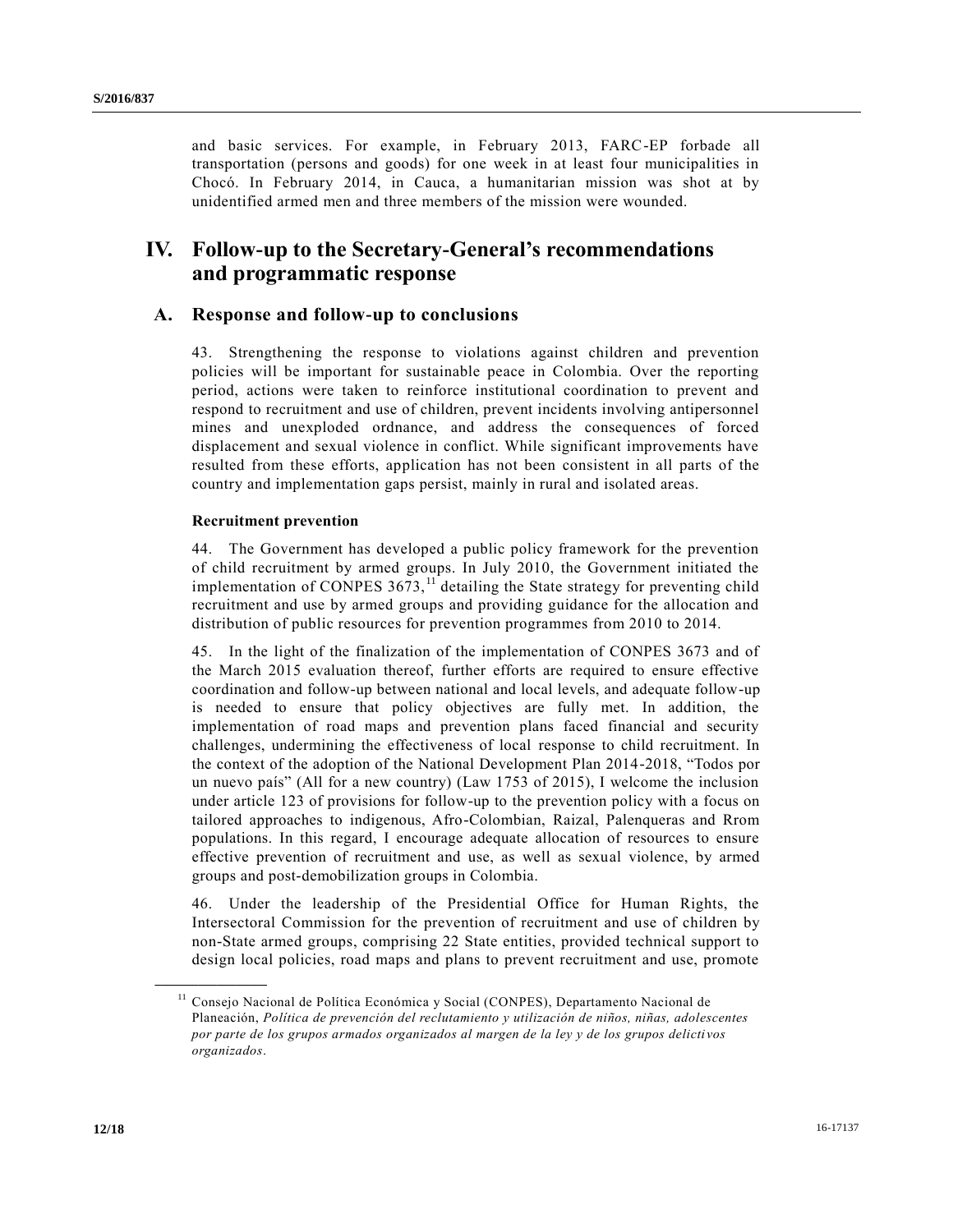safe spaces for children, train local civil servants and disseminate information to communities on prevention services. Following the agreement on children signed in May 2016, the Presidential Office for Human Rights and the Office of the Ombudsman took a proactive role in coordinating the work of a technical committee, together with the United Nations Children's Fund (UNICEF), the International Organization for Migration, ICRC and three civil society organizations (Anzorc, Conpaz and Coalico). As requested by the Government of Colombia and FARC-EP in their joint communiqué #70 on minors, the committee submitted to the parties a protocol for the separation of children under 15 from FARC-EP as well as a special programme for care and reintegration of all children under 18. The protocol was adopted on 6 September as indicated in joint communiqué #97, protocol for minors leaving the FARC-EP camps, and the separation and transition process began on 10 September with the separation of 13 children.

47. The Early Warning System of the Office of the Ombudsman issued timely and quality risk alerts for communities, including for children. However, as indicated by the Working Group of the Security Council on children and armed conflict in its conclusions on Colombia (see [S/AC.51/2012/4,](http://undocs.org/S/AC.51/2012/4) para. 10 (b) and (h)), coordination of the institutional response to these alerts could be improved in order to adequately address children's needs.

#### **Reintegration**

48. The Colombian Family Welfare Institute continued to implement a programme for the protection and reintegration of children separated from armed groups, including post-demobilization groups. Since its establishment in 1999 until July 2016, the Institute had assisted a total of 6,035 children. During the reporting period, 1,310 children joined the programme.

49. According to the principles enumerated in the May 2016 agreement on children, children formally demobilized and separated from FARC-EP will receive reintegration care under the specifically designed protocol and special reintegration programme. At the time of writing, in September 2016, the first group of children had been separated and received by UNICEF and its partners. Collaboration will continue to ensure the separation of all children, in compliance with respect for the principles of the best interest of the child and their primacy as victims, as enshrined in both national and international legislation.

50. In many cases in the past, there was a difference in the treatment of children separated from armed groups such as FARC-EP and ELN and of those separated from post-demobilization groups and other armed groups. In some cases, children were referred to the Office of the Attorney General for their association with postdemobilization groups which were considered as "criminal gangs", without benefiting from reintegration assistance. However, in 2012, the Constitutional Court stated that forcibly displaced victims of the armed conflict were not solely victims of specific armed groups, but rather all armed groups (see order C-781/2012). Also, in February 2016, the Constitutional Court confirmed that all children demobilized from armed groups, including those recruited by post-demobilization groups, should be included as victims under Law 1448 (2011) on victims' rights and land restitution, thereby ensuring inclusiveness and equality of treatment for children formerly associated with any non-State armed groups.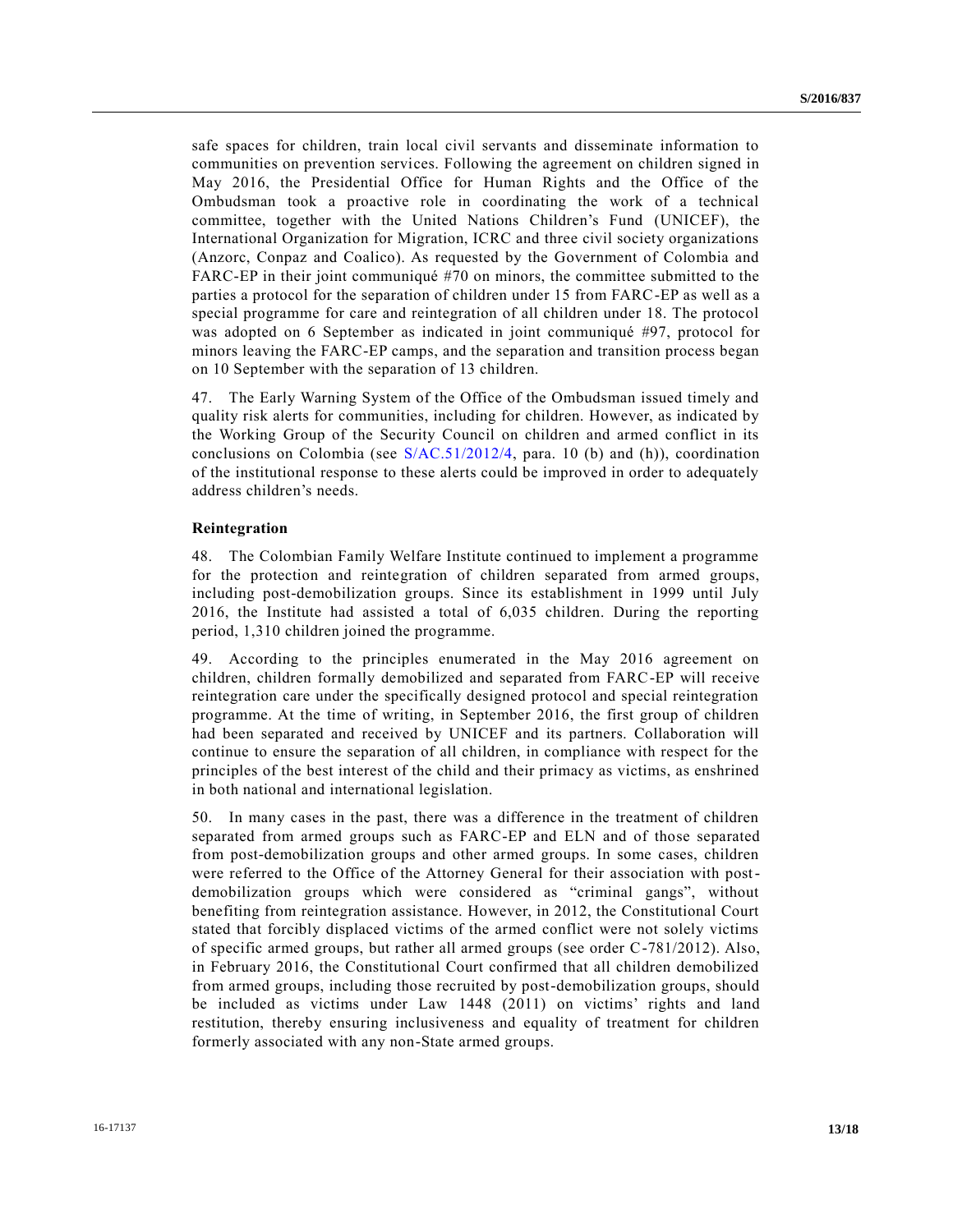### **Justice for victims**

51. Since the adoption of Law 1448 (2011), activities have centred on the creation of institutional structures, including UARIV, the Land Restitution Unit, the National Centre for Historical Memory, the National Protection Unit and the specialized judges and magistrates for restitution. UARIV deployed local focal points and developed tools for individual and collective reparation measurements. At the local level, technical subcommittees were created with a view to better assessing and responding to victims' needs through improved coordination between national and local authorities and victims' representatives.

52. In line with the latest conclusions of the Working Group of the Security Council on children and armed conflict, which emphasized the importance of enhancing victim-centred approaches, progress was also made in terms of victim registration, land restitution, financial compensation and victim participation. Efforts were concentrated on the formulation of contingency, prevention and reparation plans, which have been only partially implemented. In addition to ongoing challenges such as the large number of registered victims and continued armed conflict in parts of the country, the sparse presence of UARIV and other State institutions in rural and most-affected areas meant that several key goals were inadequately met, such as guaranteeing the rights of internally displaced persons and refugees and their access to protection services and to justice and reparations, in particular in indigenous and Afro-Colombian communities.

### **Sexual violence**

53. Progress in the response to conflict-related sexual violence has included both institutional and legal developments. Throughout the reporting period, the Colombian authorities have been working towards the development of an inter-institutional strategy to fight impunity and promote an integrated response for victims of genderbased violence in the context of the conflict. In 2012, the Intersectoral Commission for the prevention of recruitment and use of children by non-State armed groups took on responsibilities including the prevention of sexual violence against children and, in 2013, policy guidelines were issued to guarantee the rights of women who were victims of the armed conflict (CONPES 3784).

54. Laws were adopted to put in place access to reparations, psychosocial support and free medical care for sexual violence survivors. The scope of Law 1448 (2011) was expanded to include victims targeted by the post-demobilization groups. Lastly, to address the issue of underreporting, Law 1719 (2014) on access to justice for victims of sexual violence envisioned the creation of a unified registration system for cases of violence against girls and women, taking information from several sources and State entities.

55. In the agreement on victims between the Government and FARC-EP of 15 December 2015, dedicated specific attention was given to the issue of conflictrelated sexual violence, which was also mainstreamed in the various components of the truth, justice, reparations and non-repetition system. The peace agreement provides the State with potential leverage to create an integrated policy for survivors of conflict-related sexual violence that would include health and mental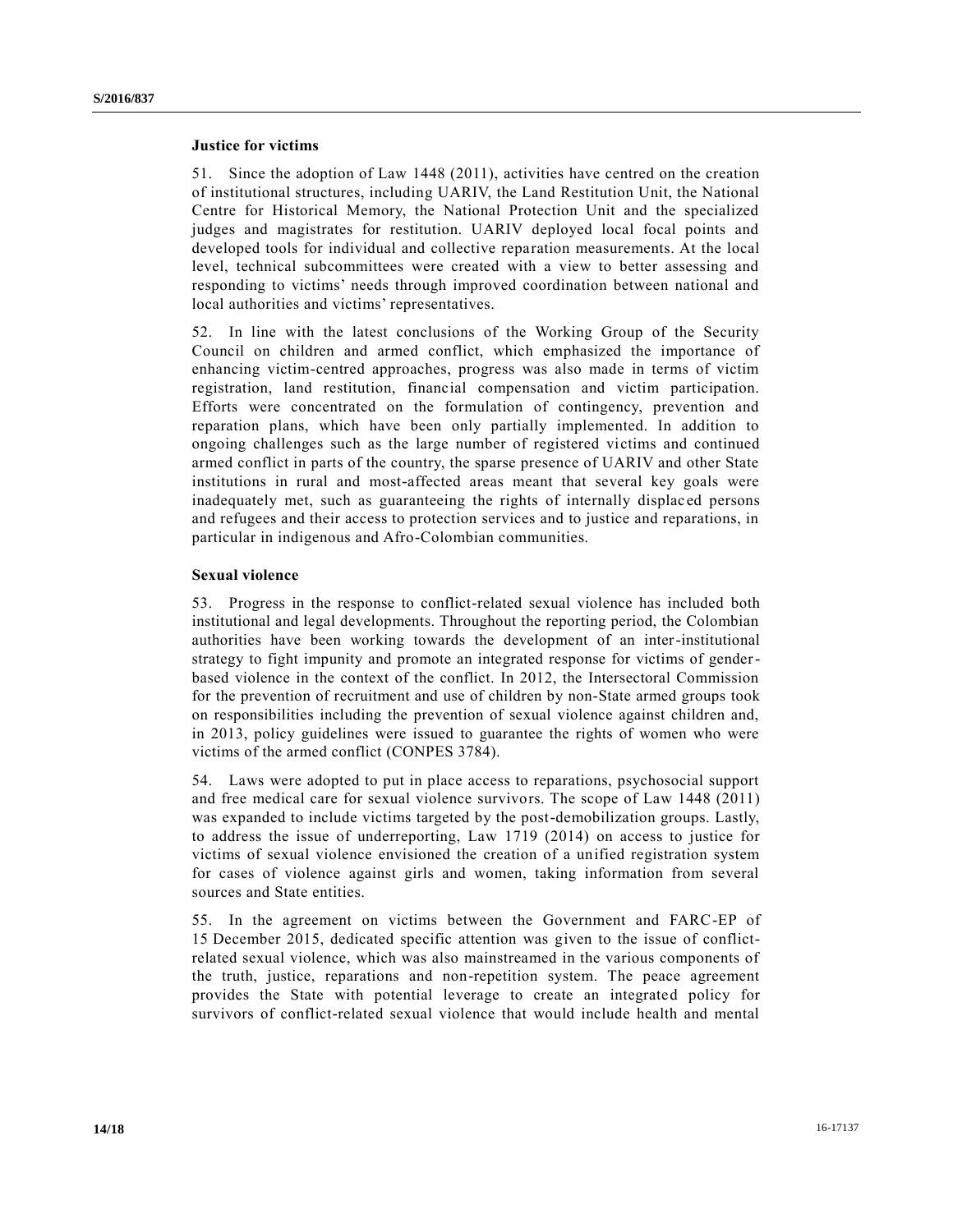health care, access to justice and combating impunity, socioeconomic reintegration and comprehensive data collection.

#### **Mine action**

56. The Directorate for Comprehensive Action against Antipersonnel Mines coordinated demining programmes throughout the reporting period which included support to victims and mine risk education initiatives. Between 2011 and 2015, mine risk education campaigns were carried out in 11 departments, reaching at least 138,234 children, family members and teachers. On 7 March 2015, the Government and FARC-EP announced a humanitarian demining agreement, which was seen as a major confidence-building measure in the peace process. This included a joint Colombian Armed Forces-FARC-EP cleaning and decontamination pilot project on antipersonnel mines and unexploded ordnance and improvised explosive devices and mine risk education in two departments (Meta and Antioquia), with the support of Norwegian People's Aid. I encourage the parties to intensify their joint humanitarian demining efforts as it is a prerequisite for children to be able to safely return to schools and for communities to regain their land, which will contribute to sustainable peace.

#### **Combating impunity**

57. In its conclusions on the situation of children and armed conflict in Colombia in 2012, the Working Group of the Security Council encouraged the Government of Colombia to enhance efforts to fight impunity for violations against children in armed conflict by investigating cases and prosecuting perpetrators. During the reporting period, there were 92 convictions for child recruitment. With the adoption of the Justice and Peace Law in 2005, a special prosecution model was established for demobilized members of the paramilitary groups, which excluded children formerly associated with them. By April 2016, 158 former paramilitaries had been sentenced under this law.

58. Moreover, under the agreement on Victims of 15 December 2015, the recruitment of children under 15 and sexual violence cannot be subject to amnesty.

### **B. Advocacy**

59. When the peace negotiations with FARC-EP began in October 2012, the issue of children was absent from the agenda. As a result of advocacy efforts in different forums, including by my Special Representative for Children and Armed Conflict, with the support of the resident coordinator and UNICEF in Colombia, the issue was brought to the attention of the negotiating parties. For example, in 2013, my Special Representative advocated with the Government of Colombia and with the guarantors of the peace process for the need to include the issue of children at an early stage in the negotiations and agreements.

60. During the regional round tables organized in 2013 by the United Nations at the request of the peace commissions of the Colombian Congress and the Senate, the issues of recruitment of children and sexual violence were highlighted. The negotiating parties tasked the National University of Colombia and the United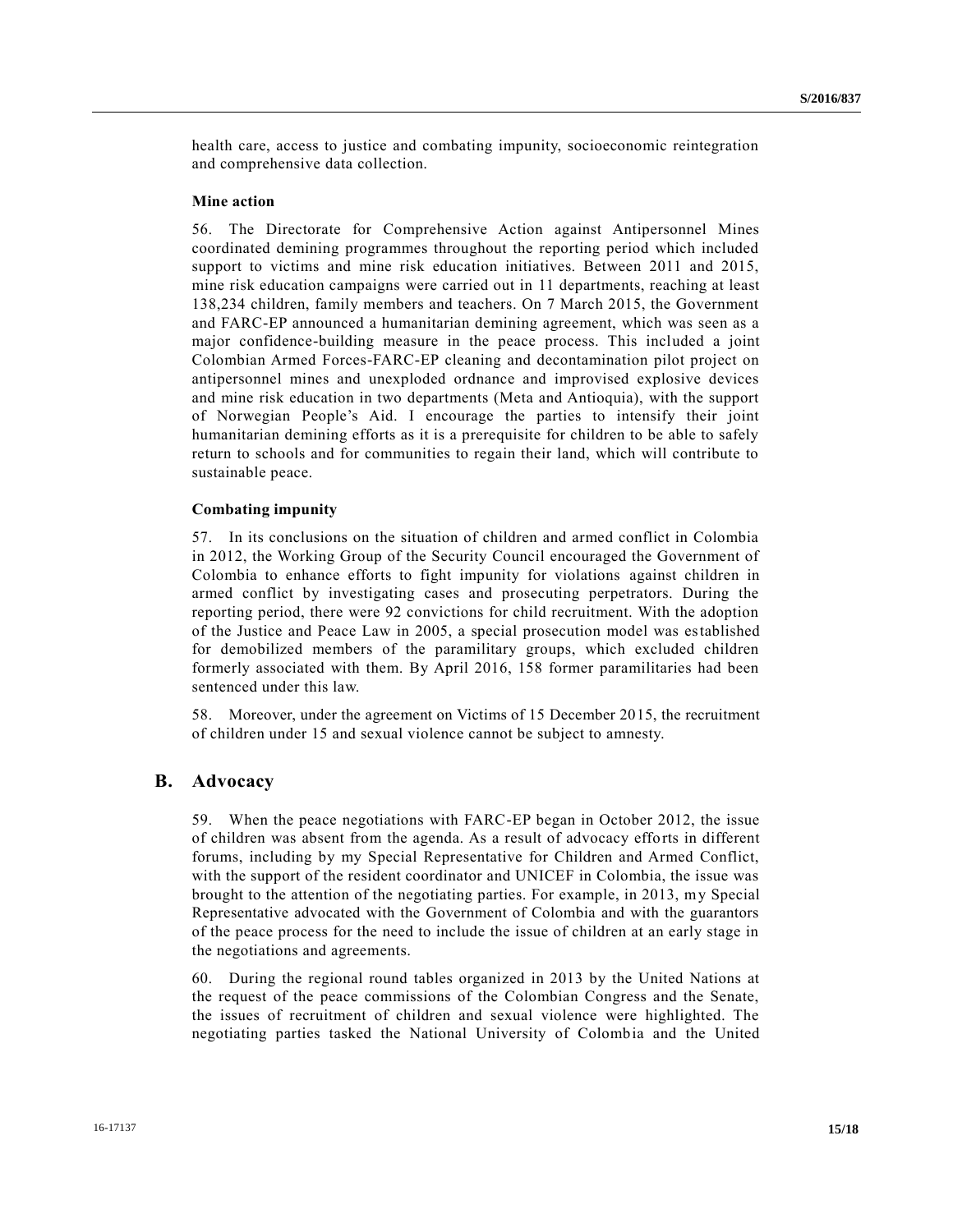Nations to organize three regional forums and one national forum on victims, in which adolescents and young people were invited to participate and develop concrete recommendations on behalf of the direct and indirect victims of the conflict. In Havana in 2014, delegations of victims drew attention to cases of recruitment and sexual violence against children, extrajudicial execution by the military, killings and forced displacement.

61. At the invitation of the Government and FARC-EP, my Special Representative for Children and Armed Conflict met with both delegations, as well as with facilitators Cuba and Norway in May 2015 and again in October and November of the same year. On these occasions, she advocated for the end of child recruitment , the release of all children associated with FARC-EP in accordance with the best interests of the child and the treatment of children primarily as victims. She also reiterated the support of the United Nations to assist the parties in reaching an agreement on the separation and reintegration of children. These efforts resulted in the signing on 15 May 2016 in Havana of the agreement on the separation of children under 15 from the FARC-EP camps and the commitment to prepare a road map and a special comprehensive reintegration programme.

62. At a critical time for the implementation of agreements between the Government and FARC-EP, collaboration among State entities, the United Nations and the international community have been identified as a key success factor for bringing peace and protection to the children of Colombia. This pivotal moment provides an important opportunity for a partnership to give every child the peaceful childhood he or she deserves. In this regard, guarantees of non-repetition should be implemented as a matter of priority to address the root causes of child recruitment and other grave violations committed by armed groups, including the postdemobilization groups.

# **V. Recommendations**

63. **I call upon all parties to abide by their obligations to respect human rights and international humanitarian law and, in particular, to end all grave violations against children. I urge armed groups to adopt and implement commitments to end the recruitment and use of children and immediately release all children present in their ranks.** 

64. **I welcome the signing of an agreement between the Government of Colombia and FARC-EP for the separation and reintegration of all children associated with FARC-EP, as well as the beginning of the implementation of this agreement, with the separation of a first group of children. I encourage the negotiating parties to ensure its implementation in compliance with the guiding principles outlined in the agreement, in particular the best interests of the child and the treatment of children primarily as victims. Recalling the past inability to prevent demobilized members from being re-recruited by criminal organizations or armed groups, I urge the Government to ensure that the reintegration needs of children affected by the armed conflict are addressed as a matter of utmost priority.** 

65. **I reiterate my full support for the peace process initiated by the Government of Colombia with FARC-EP and I commend those who have played the roles of guarantor and accompanying countries for their leadership**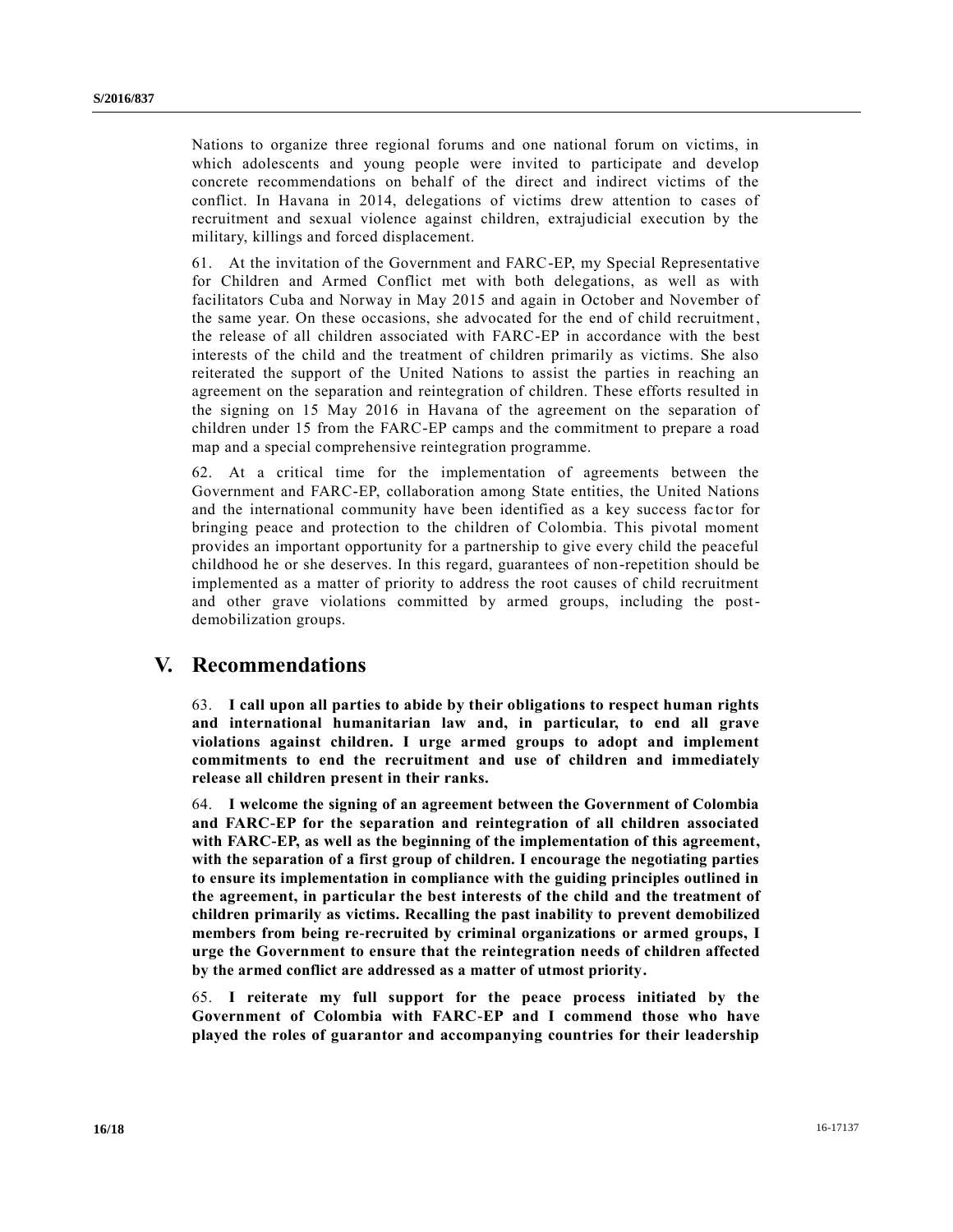**and contribution to achieving peace in Colombia. I call on the international community to continue to provide political and financial support to Colombian peacebuilding initiatives and the implementation of the peace agreements, with particular attention to the impact on children affected by the conflict in remote areas and in Afro-Colombian and indigenous communities.**

66. **I welcome the announcement of the road map for the peace talks with ELN and I urge the negotiating parties to begin the formal dialogue as soon as possible. I also call on the negotiating parties and facilitators to consider the issue of children in the early stages of the peace process in order to ensure the adoption of specific commitments for the protection of children ahead of the demobilization phase. The United Nations stands ready to provide support, in particular with regard to addressing the needs of children separated from armed groups.**

67. **I commend the progress that the Government of Colombia has made in preventing and responding to the recruitment and use of children. I urge the Government to take into account the findings of its evaluation of CONPES 3673, carried out in 2015, which highlighted persistent gaps and challenges in terms of coordination, budget and lack of measurable and sustainable impact at local levels. In this regard, I welcome the creation of the Colombia in Peace Fund through CONPES 3850 (2015), to improve funding of local peace initiatives.**

68. **In terms of assistance to children separated from armed groups, I urge the Government to redouble its efforts to strengthen family reunification, gendersensitive protection and care services, as well as to provide adequate support to the receiving communities to ensure successful reintegration. It is equally important to provide viable socioeconomic alternatives and psychosocial support for children at risk of joining other armed groups.** 

69. **I welcome judgement 069 of the Constitutional Court of February 2016 to ensure that all child victims of recruitment can be included in the victims' register and receive reparations, regardless of the armed group with which they were formerly associated. However, I am concerned at the recurrent pattern of violations committed against children by post-demobilization groups and I urge the Government to continue its efforts to protect children from such groups.**

70. **I am concerned at the persistence of rape and other forms of sexual violence against children and I call upon all armed groups to stop such violations immediately. I also urge the Government to ensure that the military complies with the zero tolerance policy on sexual violence and to investigate, prosecute and sanction anyone found responsible for such violations.**

71. **I welcome the positive steps made in the area of humanitarian demining and mine risk education and I call on armed groups to end immediately and definitively the use of indiscriminate explosive devices that cause death or injury to children.**

72. **With regard to transitional justice, priority should be given to the special protection needs of children as victims, but also as witnesses, and as perpetrators when associated with armed groups, through restorative justice processes and social rehabilitation, in accordance with their best interests.**